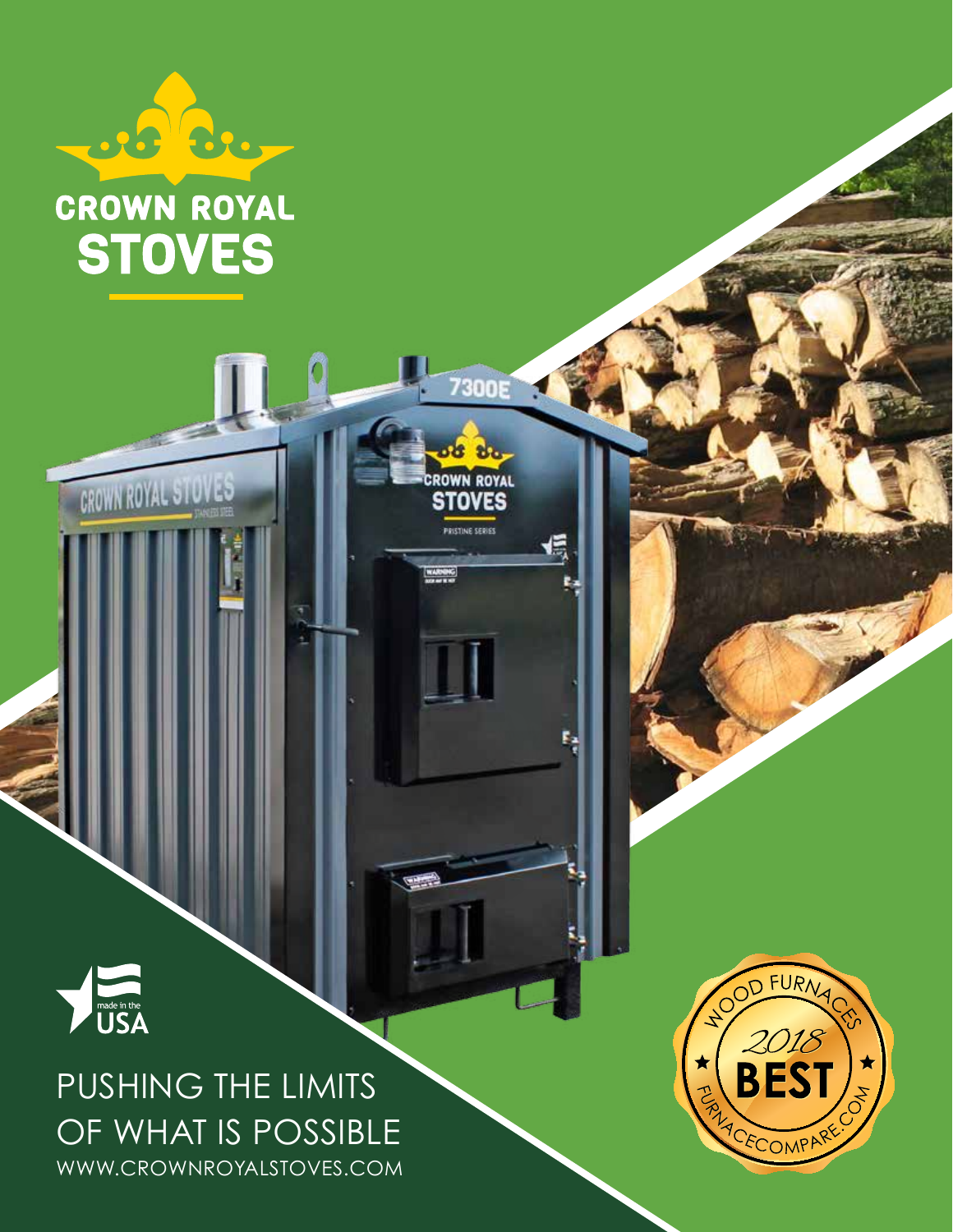#### **Burns up to 60% Less Wood than a conventional boiler.**

Using negative pressure, our line of down draft gasification furnaces are constructed from 409 Titanium Enhanced Stainless Steel. The Pristine Series is one of the most economical and energy efficient models on the market, achieving a 99% combustion efficiency, making it virtually smokeless. The heat exchanger cleaner is the only self-cleaning system on the market that is easily accessible from the front.



### **PRISTINE SERIES PARTS BREAKDOWN & DESIGN**

**1: Firebox Door:** Extra large, insulated door for easy fuel loading. Equipped with the roller latch door system.

**2: Secondary Combustion Chamber Doors:** Wide insulated door providing access to the secondary combustion chamber for cleaning.

**3: Air Delivery Panels:** Designed to distribute preheated, outside air evenly within the firebox.

**4: Gasification Manifold:** A uniquely designed, high temperature poured refractory unit, that injects preheated air directly at the combustion zone.

**5: Secondary Combustion Chamber:** The secondary combustion chamber reaches temps as high as 2,300°F.

**6: Heat Transfer Tubes & Stainless Steel Twisted Tape Turbulators:** Strategically placed in the water reservoir to transfer heat to the water, assisting in achieving high efficiency and low emissions.

**7: Insulated Heat Exchanger Doors:** Large insulated door for easy cleaning of heat transfer tubes.

**8: Stainless Steel Flue:** Compared to conventional flue exhausts which have temperatures between 800°F - 1000°F, our Pristine Series have a flue exhaust as low as 280°F.





Secondary Combustion Chamber



Heat Transfer Tubes & Stainless Steel Twisted Tape Turbulators

Secondary Combustion Chamber Heat Shield



Roller Latch Door System & Heat Exchanger Cleaner Handle

Air Panels & All Fariels & **Back Access Panel**<br>Gasification Manifold Back Access Panel

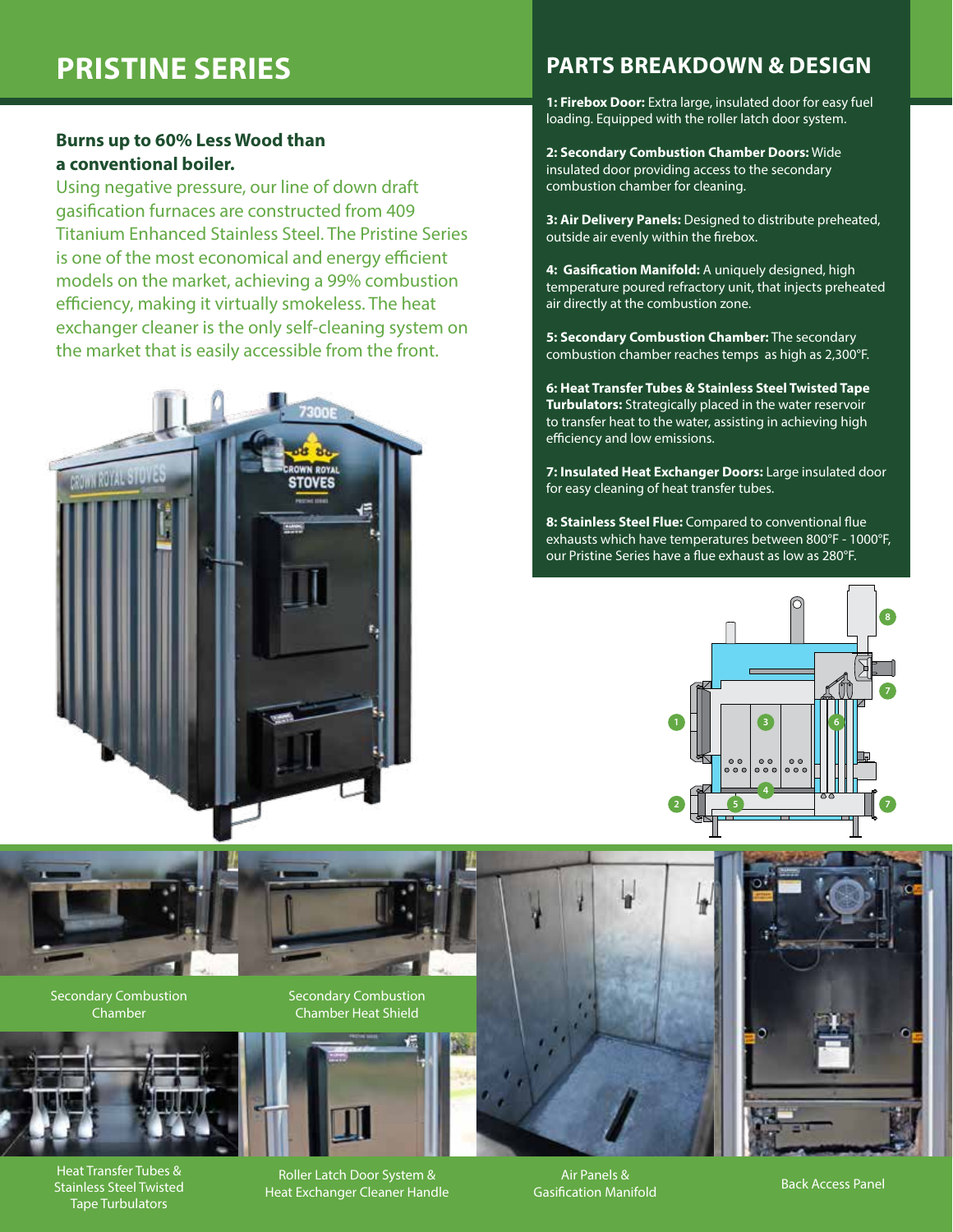### **Built with a triple pass water filled heat exchanger for higher efficiency, along with shaker grates & removable ash pan.**

The Multi Pass Series is manufactured with triple pass water filled heat exchanger and water filled heat exchanger tubes that produce the highest efficiencies of a conventional outdoor furnace. The bottom line, you will burn 20% - 40% less than the competition. This series is also equipped with a turbo draft fan along with shaker grates and a removable ash pan.



### **MULTI PASS SERIES PARTS BREAKDOWN & DESIGN**

**1: Firebox Door:** Extra large, insulated door for easy fuel loading. Equipped with our signature double safety latch handle system.

**2: Ash Pan Door:** Easy access for removal and cleaning of ash via the ash pan. Features a double safety latch handle.

**3: Heat Exchanger Cleanout Door:** Easy access for cleaning fly ash. Features a double safety latch handle.

**4: Cast Iron Shaker Grates:** Designed to ensure a complete burn of your fuel, assisting in the removal of ash.

**5: Ash Pan:** Extra large removable ash pan for easy cleaning.

**6: Turbo Draft System & Blower:** Introduces air above the flame, forcing secondary gases downward to be burned before escaping out the furnace chimney.

**7: Triple Pass Water Filled Heat Exchanger:** Developed for a better heat transfer and higher efficiency than conventional units.

**8: Primary Combustion Air Blower:** Introduction of combustion air under the shaker grates giving a hotter and cleaner burn.

**9: Stainless Steel Flue:** Class A Insulated Chimney.



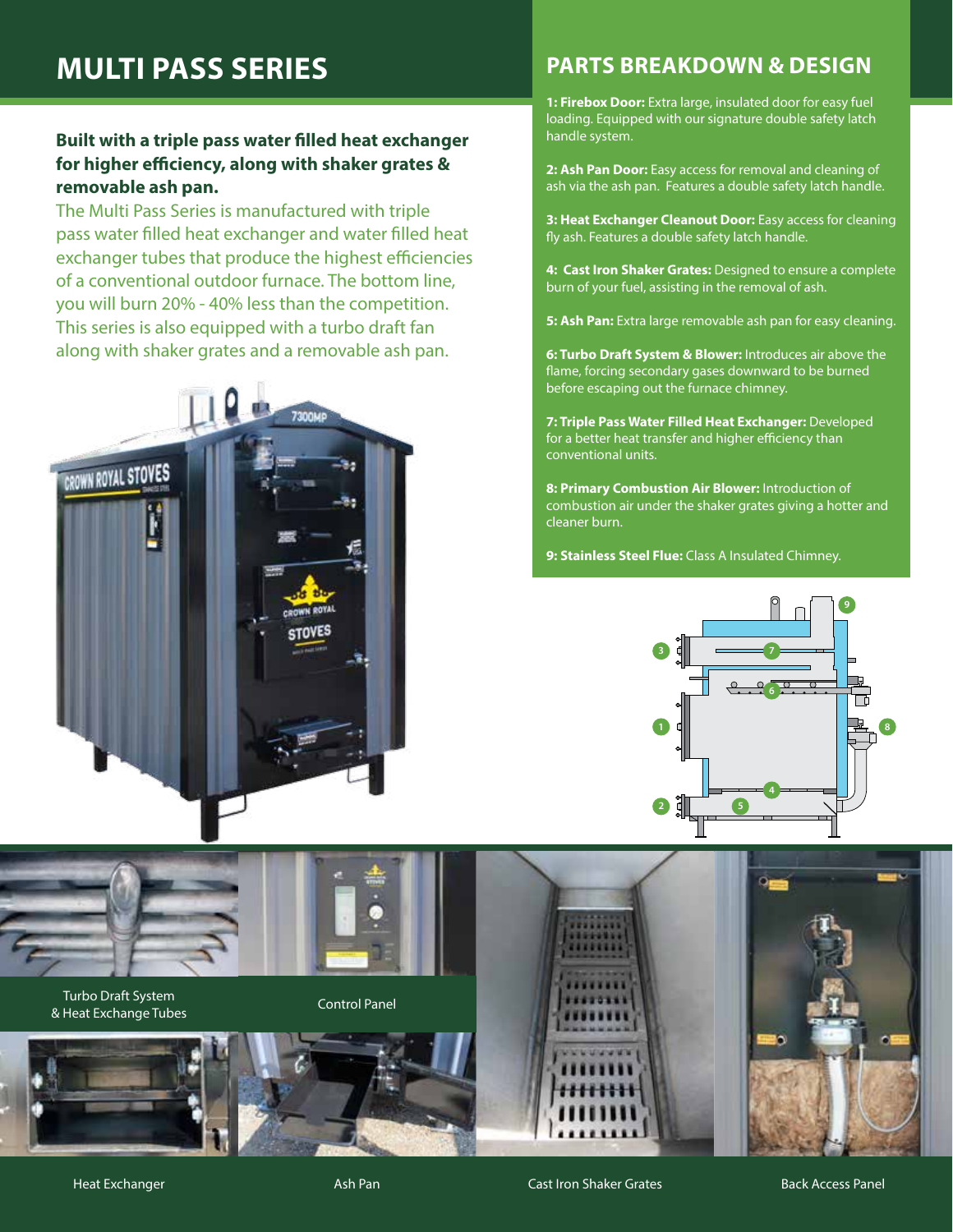### **Original round design firebox and water jacket, equipped with shaker grates & removable ash pan.**

The shaker grate and ash pan design were purposefully developed for quick and easy cleaning. The introduction of combustion air under the grates gives a hotter and cleaner burn than other units in its' class. Additional air is injected from above the fire, inside the firebox, reducing gases and heat loss up the chimney, producing a cleaner burn that uses less fuel.



#### **PROUDLY MADE IN THE USA**

We welcome you to come visit our facility and see how Crown Royal Stoves are made. Crown Royal Stoves are fully manufactured at our plant in International Falls, Minnesota.

#### **409 TITANIUM ENHANCED STAINLESS STEEL**

All Crown Royal Stoves models are manufactured from 409 Titanium Enhanced Stainless Steel produced in USA mills. Competitors using imported stainless steel have lower quality control standards.

#### **INDUSTRY LEADING WARRANTY**

Our 20 Year Warranty protects your investment. Quality manufacturing processes with rigorous product testing gives us the confidence and quality necessary to provide you with an industry leading warranty.

#### **SUPPORT AFTER SALE**

As a family owned business, we know how important it is to offer customer service and technical support after the sale. Many manufacturers will not offer any type of support for retail consumers, THE DIFFERENCE, we will.

#### **RESEARCH, DEVELOPMENT & TESTING**

What better location to develop and test an outdoor furnace than "The Icebox of the Nation", International Falls, Minnesota, with the coldest temperatures in the continental United States.

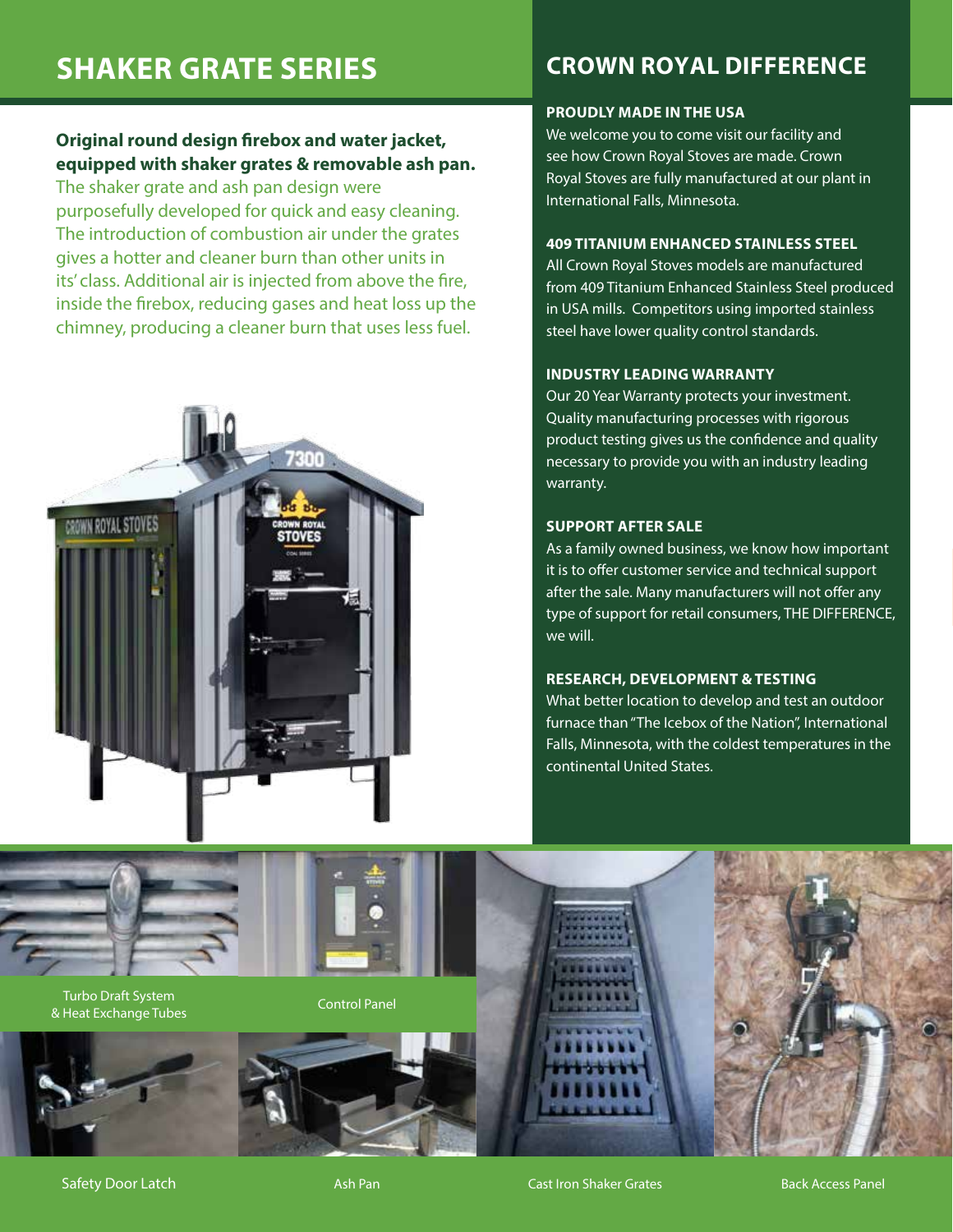## **INDOOR SERIES**

**Much like the Shaker Grate Series, the Indoor Series is skinless and features shaker grates & removable ash pan and can be installed inside a building not attached to a primary residence.**

The Indoor Series is a great way to heat the area in which the furnace is installed and has the capability to heat multiple buildings. For the best corrosion resistance and heat transfer possible, our Crown Royal firebox and outer drum is a round design constructed out of 409 Titanium Enhanced Stainless Steel.



### **FEATURES & BENEFITS**

The Features & Benefits & Applications below apply to all Crown Royal Stove models unless an \* is present.

- **•** 409 Titanium Enhanced Stainless Steel
- **•** Triple Pass Water Filled Heat Exchanger \*
- **•** Secondary Combustion \*
- **•** Stainless Steel Heat Exchanger Tubes
- **•** Stainless Steel Turbulators \*
- **•** Easy Heat Exchanger Cleaning \*
- **•** Turbo Draft \*
- **•** Fan Forced Draft
- **•** Smoke By-Pass
- **•** Class A Insulated Chimney
- **•** 20 Year Limited Warranty
- **•** Roller Latch Door System \*
- **•** Non-Stick Door Gasket
- **•** Insulated Walls R30, Roof R30
- **•** Shaker Grate System with Removable Ash Pan \*
- **•** Firebrick Refractory \*
- **•** Ash Clean Out Doors
- **•** Easy to Read Backlit Display
- **•** Water Level Indicator
- **•** No Mess in the House
- **•** Works with Any Existing Heating System
- **•** No Carbon Monoxide Caused by Gas Fumes
- **•** Large Firebox & Loading Door
- **•** Cost Effective Heat Source
- **•** Multiple 1-1/4" Supply & Return Connections \*
- **•** Easily Removable Rear Access Door to Plumbing Connections
- **•** Light for Night Loading
- **•** Manufactured with Domestic Stainless Steel

- **APPLICATIONS**
- **•** Residential Homes
- **•** Pools / Hot Tubs
- **•** Domestic Hot Water
- **•** Radiant In-Floor Heating
- **•** Commercial Buildings
- **•** Greenhouses
- **•** Garages & Workshops
- **•** Barns & Agricultural Buildings
- **•** Kiln Dry Wood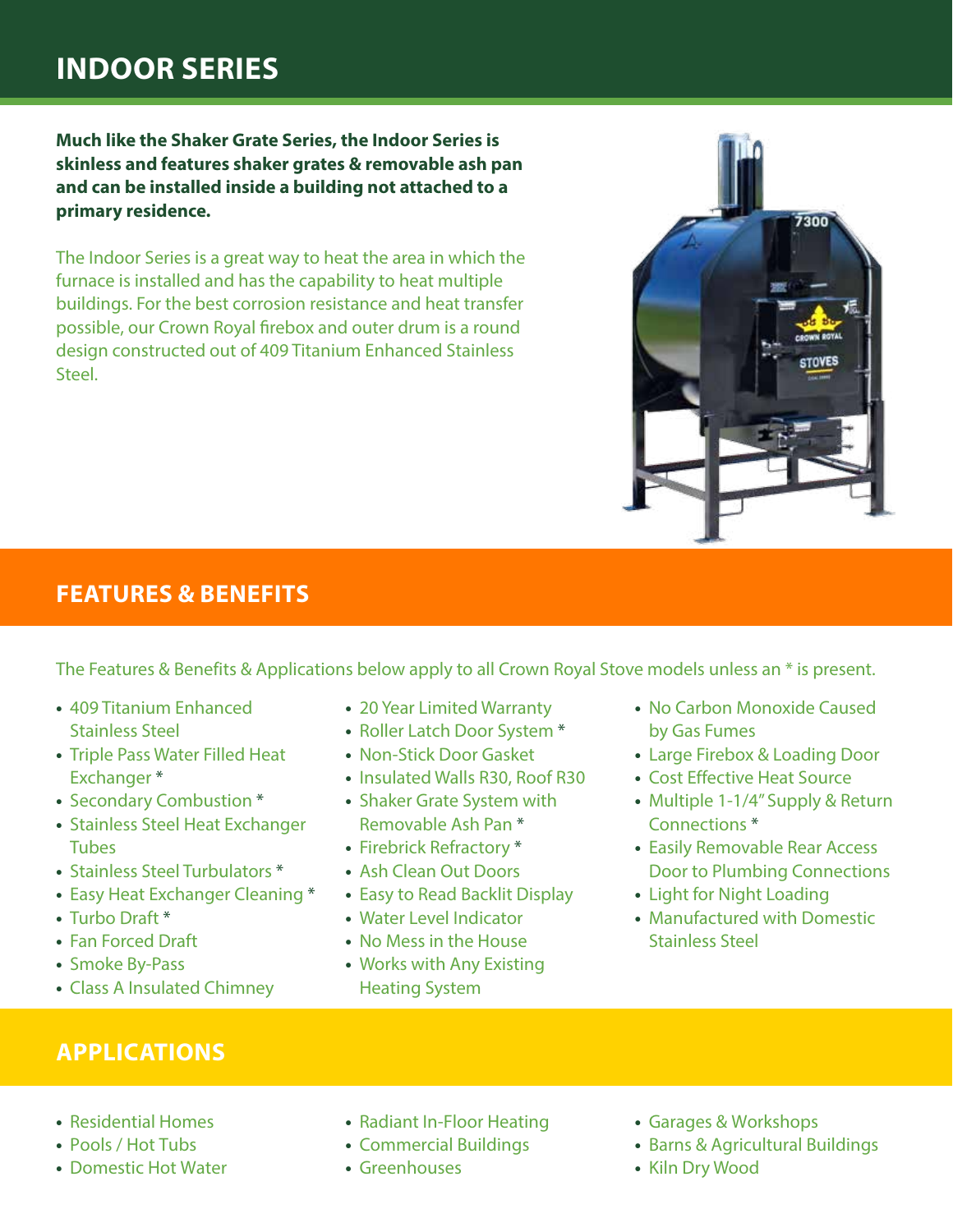## **MODELS SPECIFICATIONS COMPARISON**

|                           | <b>PRISTINE</b>  |                     |                     | <b>MULTI</b>             |                 |
|---------------------------|------------------|---------------------|---------------------|--------------------------|-----------------|
|                           | <b>7200E</b>     | <b>7300E</b>        | <b>7400E</b>        | <b>7200MP</b>            | <b>7300MP</b>   |
| <b>Estimated Weight</b>   | 1,752 lbs        | 2,500 lbs           | 2,800 lbs           | 1,400 lbs                | 1,800 lbs       |
| Width                     | 47''             | 54''                | $56''$              | 471/2"                   | 52"             |
| Length                    | 66"              | $80^{\prime\prime}$ | $88^{\prime\prime}$ | 62"                      | $68"$           |
| Height                    | 73''             | 90''                | 102''               | 81"                      | 87"             |
| Firebox Length            | $28''$           | 32''                | 34''                | 30"                      | $38"$           |
| <b>Chimney Size</b>       | 6''              | 6"                  | $8''$               | 6"                       | 6"              |
| Door Size                 | $18''\times18''$ | $20''\times20''$    | 22" x 26"           | $20" \times 20"$         | 20" x 20"       |
| Supply Size               | $1 - 1 - 1/4''$  | $2 - 1 - 1/4''$     | $2 - 1 - 1/4''$     | $1 - 1 - 1/4"$           | $2 - 1 - 1/4''$ |
| Return Size               | $1 - 1 - 1/4''$  | $2 - 1 - 1/4''$     | $2 - 1 - 1/4''$     | $1 - 1 - 1/4"$           | $2 - 1 - 1/4''$ |
| <b>Water Capacity</b>     | 190 gallons      | 240 gallons         | 290 gallons         | 140 gallons              | 180 gallons     |
| Turbo Fan:                | $\sim$ .         | $\omega$            | $\omega_{\rm c}$    | 60 cfm                   | 60 cfm          |
| Combustion Fan:           | 3,000 rpm        | 3,450 rpm           | 3,450 rpm           | 150 cfm                  | 150 cfm         |
| Approximate Sq. Ft.       | $2,000 - 3,000$  | $4,000 - 5,000$     | 8,000 - 10,000      | $2,000 - 3,000$          | $4,000 - 6,000$ |
| Approximate BTU's         | 125,000          | 225,000             | 390,000             | 165,000                  | 275,000         |
| Insulation Roof / Walls   | <b>R30</b>       | <b>R30</b>          | <b>R30</b>          | <b>R30</b>               | <b>R30</b>      |
| 409 Stainless Steel       | YES              | YES                 | YES                 | YES                      | YES             |
| Domestic Coil 300,000 BTU | $\sim$           | $\sim$              | $\sim$              | Optional                 | Optional        |
| <b>EPA Certified</b>      | YES              | YES                 | YES                 | $\overline{\phantom{a}}$ | $\sim$          |



#### **INDUSTRY LEADING WARRANTY**

Not all warranties are created equal. Some outdoor furnace manufacturers who advertise that they offer a Lifetime Warranty, actually offer little to no warranty, but don't disclose the details. Protect yourself and your investment, by always asking to see the full warranty.

Our 20 Year Warranty provides you the highest quality, longest lasting furnace and warranty on the market.

#### **SUPPORT AFTER SALE**

As a family owned business, we know how important it is to offer customer service and technical support after the sale. Many manufacturers will not offer any type of support for retail consumers, **THE DIFFERENCE**, we will.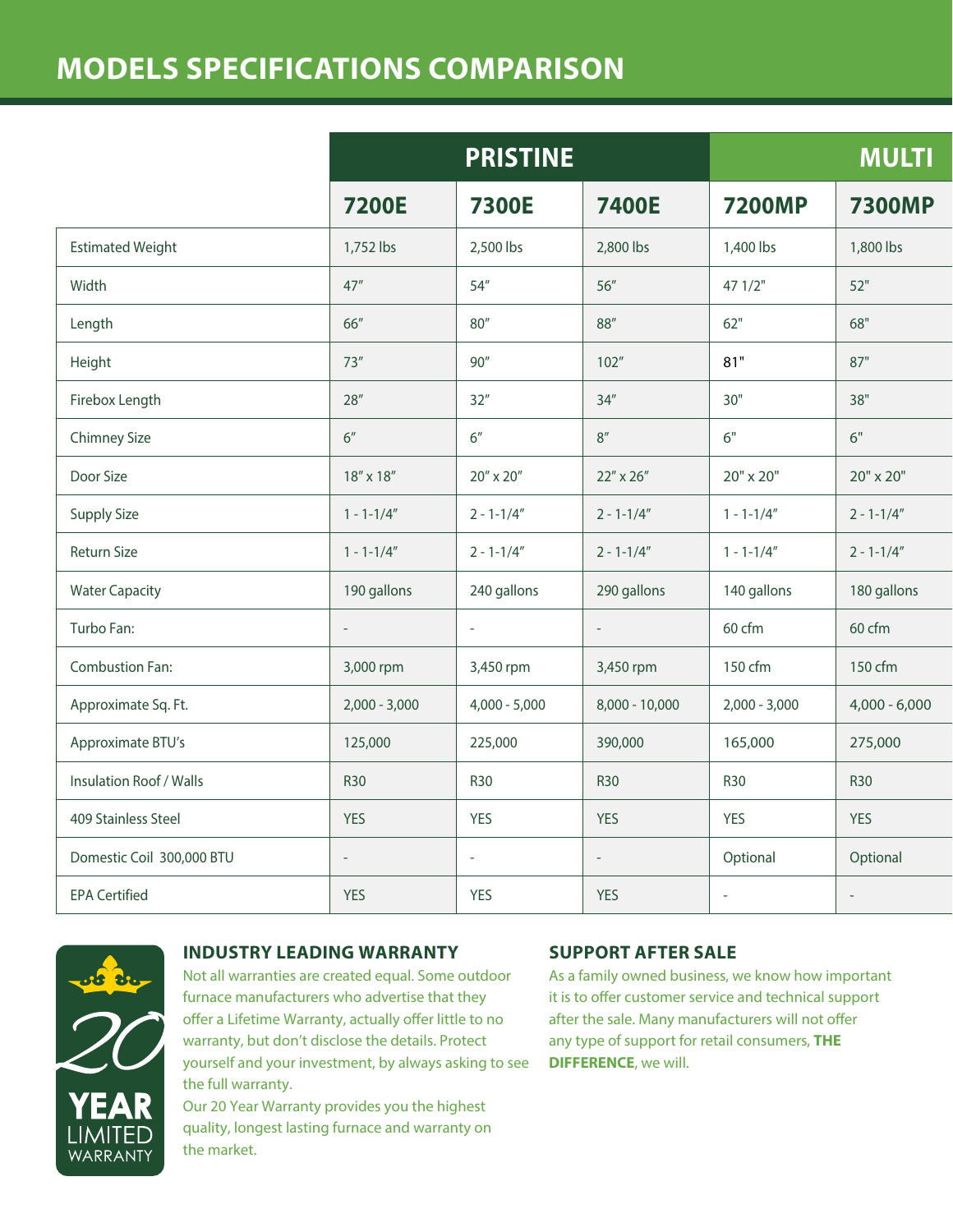| <b>PASS</b>     |                 | <b>SHAKER GRATE</b> |                 | <b>INDOOR</b>   |                  |                |
|-----------------|-----------------|---------------------|-----------------|-----------------|------------------|----------------|
| <b>7400MP</b>   | <b>7500MP</b>   | 7300                | 7400            | <b>7200ID</b>   | <b>7300ID</b>    | <b>7400ID</b>  |
| 2,500 lbs       | 4,000 lbs       | 1,500 lbs           | 2,140 lbs       | 1,050 lbs       | 1,150 lbs        | 1,750 lbs      |
| 60"             | 89"             | 56"                 | 68"             | 48"             | 48''             | $60''$         |
| 72"             | 99"             | 73"                 | 91"             | 54"             | $66"$            | 78"            |
| 97"             | $110"$          | $90"$               | 96"             | 84"             | 84"              | 95"            |
| 48"             | $60"$           | 44"                 | $56"$           | 36"             | 44"              | 56"            |
| $8"$            | 10"             | 6"                  | $8"$            | 6"              | 6"               | $8"$           |
| 24" x 24"       | 42" x 32"       | 20" x 20"           | 24" x 24"       | 20" x 20"       | $20" \times 20"$ | 24" x 24"      |
| $2 - 1 - 1/4''$ | $4 - 1 - 1/4"$  | $2 - 1 - 1/4''$     | $2 - 1 - 1/4"$  | $2 - 1 - 1/4"$  | $2 - 1 - 1/4''$  | $2 - 1 - 1/4"$ |
| $2 - 1 - 1/4''$ | $4 - 1 - 1/4''$ | $2 - 1 - 1/4''$     | $2 - 1 - 1/4''$ | $2 - 1 - 1/4''$ | $2 - 1 - 1/4''$  | $2 - 1 - 1/4"$ |
| 320 gallons     | 600 gallons     | 200 gallons         | 380 gallons     | 150 gallons     | 200 gallons      | 380 gallons    |
| 60 cfm          | 60 cfm          | 60 cfm              | 60 cfm          | 60 cfm          | 60 cfm           | 60 cfm         |
| 150 cfm         | 150 cfm         | 150 cfm             | 150 cfm         | 150 cfm         | 150 cfm          | 150 cfm        |
| 8,000 - 10,000  | 18,000 - 20,000 | $4,000 - 5,000$     | 8,000 - 10,000  | $2,000 - 3,000$ | $4,000 - 5,000$  | 8,000 - 10,000 |
| 400,000         | 750,000         | 240,000             | 365,000         | 165,000         | 240,000          | 365,000        |
| <b>R30</b>      | <b>R30</b>      | <b>R30</b>          | <b>R30</b>      | $\sim$          | $\sim$           | $\sim$         |
| YES             | YES             | YES                 | YES             | YES             | YES              | YES            |
| Optional        | Optional        | Optional            | Optional        | Optional        | Optional         | Optional       |
|                 |                 | $\sim$              | $\sim$          | $\sim$          | $\sim$           | $\sim$         |

#### **409 TITANIUM ENHANCED STAINLESS**

All Crown Royal Stoves are manufactured with **DOMESTIC** (Manufactured in the USA) **409 Titanium Enhanced Stainless Steel**. 409 Stainless Steel is commonly used for its' corrosion resistance, high heat tolerances, the best thermal expansion, and excellent heat transfer capabilities.

If you compare heat strengths, heat tolerances, thermal expansion, corrosion resistance, and heat transfer capabilities with all other steels, 409 Titanium Enhanced Stainless Steel is the best choice for outdoor furnace applications.

#### **NOT ALL 409 STAINLESS STEEL IS EQUAL**

Some competitors are using imported 409 stainless steel. Imported stainless steel has lower quality control standards that result in varying wall thickness, heavy inclusions from rolling, lamination and inconsistent annealing. These variables can all lead to excessive corrosion, material failures and leaks in the firebox and water jacket. Ask the competitors if they can show you mill test reports to prove they are using domestic steel.